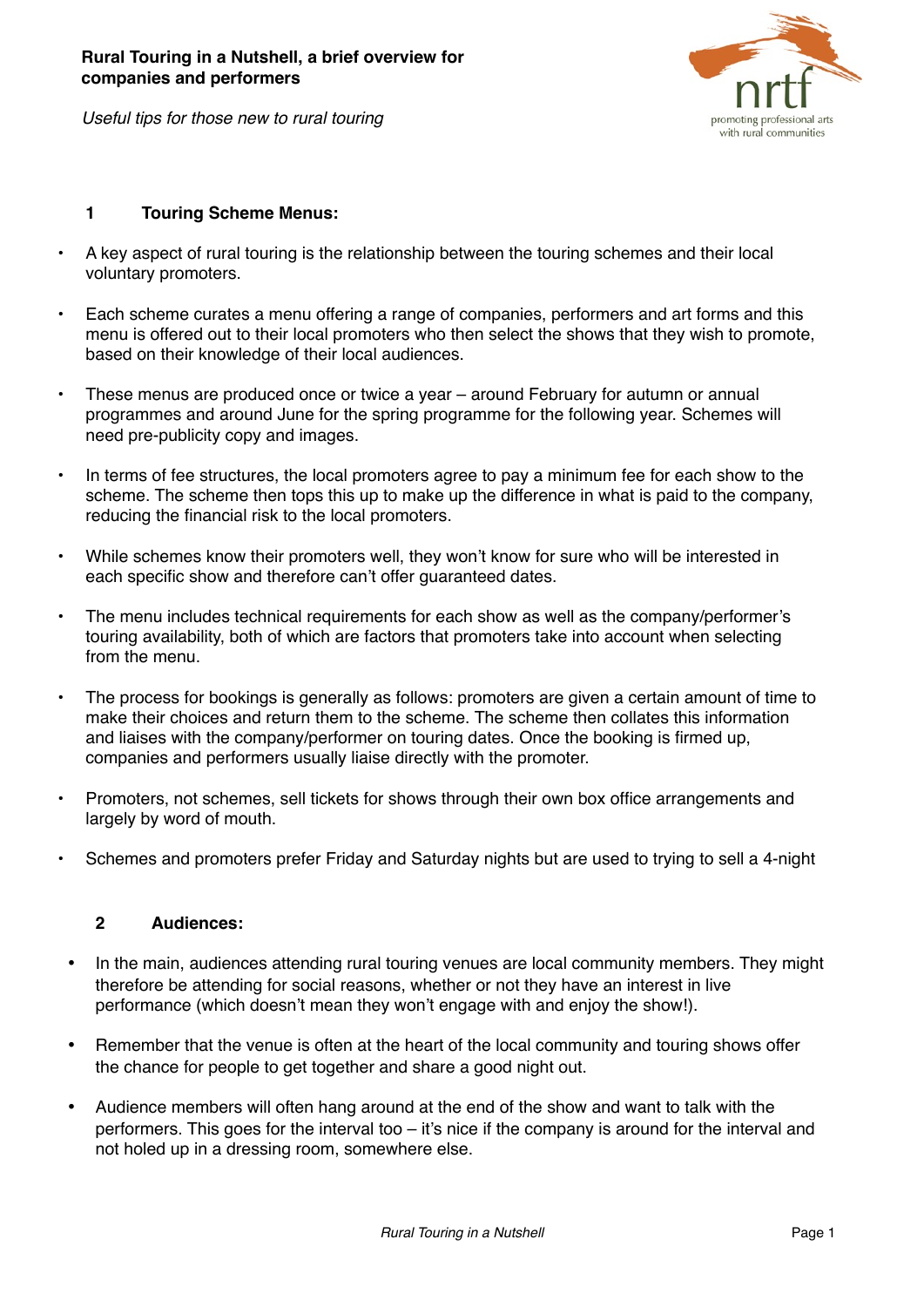- Due to the nature of most small-mid scale community venues, you'll be physically very close to your audience. This proximity is often a highlight for touring artists and companies.
- Rural touring audiences are often mixed. Research has shown that approximately 60% are regular arts attenders while the remaining 40% attend cultural events less than 3 times a year.
- Audience capacity ranges from very small (50 people) to larger halls (200 people), with the average capacity around 100. Average audience attendance is around 70, although this varies according to venue and artform (with music shows tending to draw slightly larger audiences).

# **3 Staging the show – practical considerations:**

- The average performing space tends to be around 3m x 5m. Shows exceeding this playing space do tour but would not be booked by the smallest venues.
- Think about sight lines you're unlikely to have raked seating so try not to have too much happening at floor level.
- In terms of configuring the performance space, shows can be performed in the round or on 3 sides. Staging the piece side-on rather than end-on means that you can accommodate better viewing by having more people on the front few rows.
- Preferred playing time is 2 x 40-minute halves with an interval villages like to have an interval for tea, biscuits, bar, raffle etc and the related social interaction. Shows of around an hour's duration with no interval may therefore lose some interested promoters (although this varies from scheme to scheme).
- The power supply is likely to be a 13 amp circuit so make sure you use nothing that will overload this. You also need to think about the location of the power supply.
- As community venues are often used for other activities during the day, your get-in time will generally be 2-3 hours. Doors tend to open 30 – 60 minutes before the show to sell drinks, raffle tickets etc – bear this in mind when calculating your get-in time.
- Venues can be cold on arrival as heating is an expensive issue for community venues so it's often switched on in time for the audience arriving.
- Some venues will have limited blackout possibilities.
- There won't be any technical support staff at the venue so you'll be doing your own get-in and get-out.
- Think carefully about your set it's all going to have to fit in your vehicle!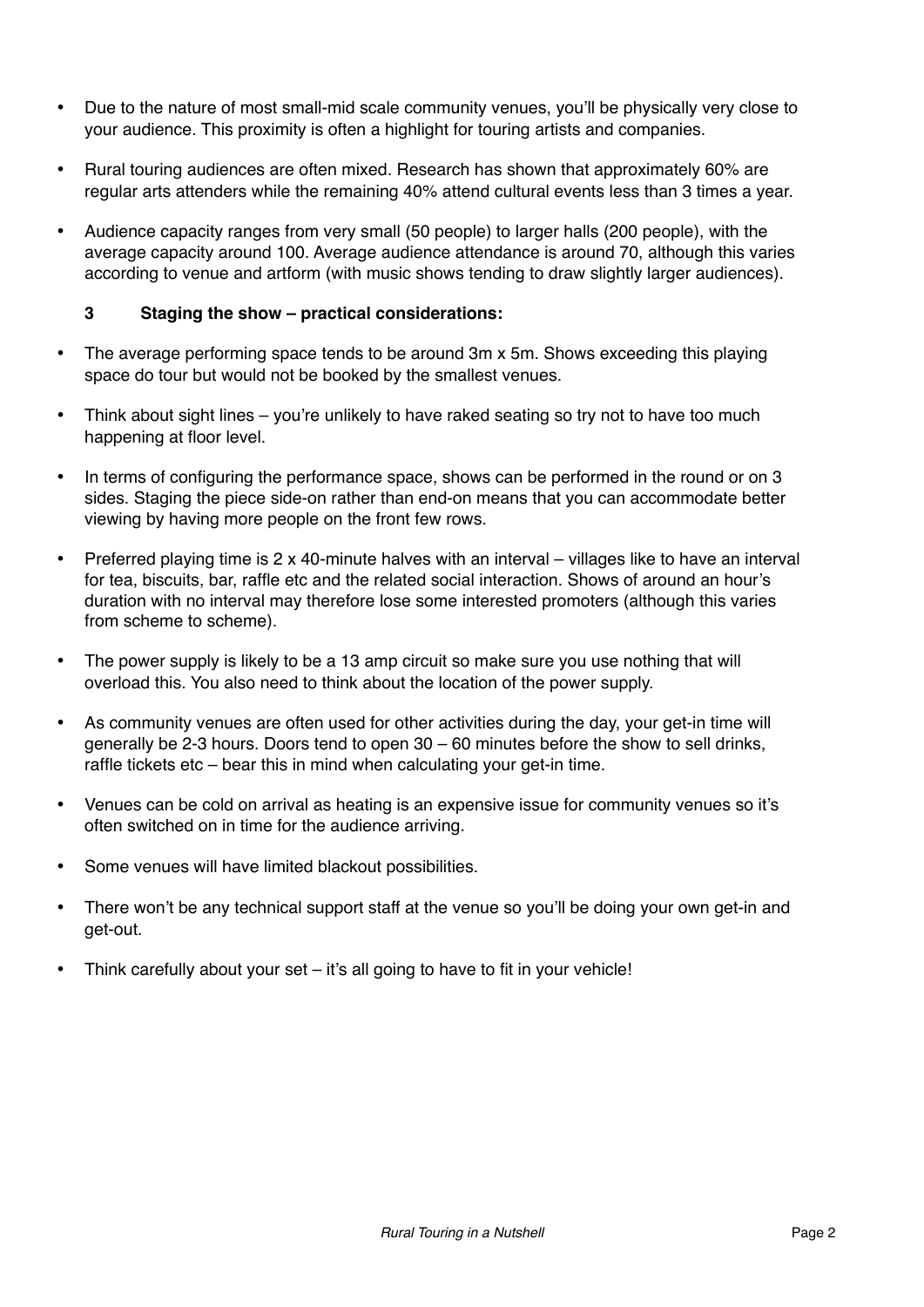# **4 Touring to rural venues – practical considerations:**

- You'll be touring all your own sound, light and technical equipment.
- You'll also be touring any flooring, carpeting or staging, if you need it.
- Access from your van to the performing space in terms of distance and/or steps might not be simple.
- Most rural touring venues have limited changing room facilities so think about things like irons, mirrors etc
- A lot of villages no longer have a village shop so you won't necessarily have easy access to provisions (sewing kits, hammer and nails, throat sweets etc!)
- Your get-out will usually be on the same night as the show it would be unusual to get out the next day, though not impossible
- Think about the number of people on the road and factor accommodation into your budget. Quite a few rural touring venues will offer local hospitality and accommodation – they'll need your accommodation requirements in advance (including willingness or not to share rooms) so they can make hosting arrangements.
- Shows are usually one-night stands and often tour back to back 3 or 4 nights per week.
- Make sure you have directions printed out before setting off you may not get a great mobile or sat nav signal in rural areas.
- Remember that the vast majority of promoters are volunteers and give their time for free. They may not therefore be as knowledgeable about your work and your requirements as arts venue staff. In return for your cooperation/flexibility you'll be given a very warm welcome and hospitality.
- You're the guests of the local village community. At the end of the night it's therefore far more appropriate to say 'thanks for having us' instead of 'thank you for coming to see the show'. Don't forget to thank the promoters and anyone else who's been involved in making the event happen and helping you feel at home.

#### **5 Marketing considerations:**

- You'll be on a menu with other companies and performers so make sure your copy and images stand out and clearly relate to the show content.
- Are there add-ons that you could offer? E.g workshops, pre- or post-show Q&As etc. The opportunity for engagement with the audience can be a key factor for local promoters when selecting shows.
- Print publicity should take the form of A4 posters and A5 flyers and try not to use shiny paper most promoters will do their own over-printing and shiny paper won't work with a lot of domestic printers.
- Back-up marketing materials such as a draft press release template, high quality images to send to local press and information for radio interviews can all prove really useful.
- Marketing materials should be with the schemes 6-8 weeks before the tour dates.